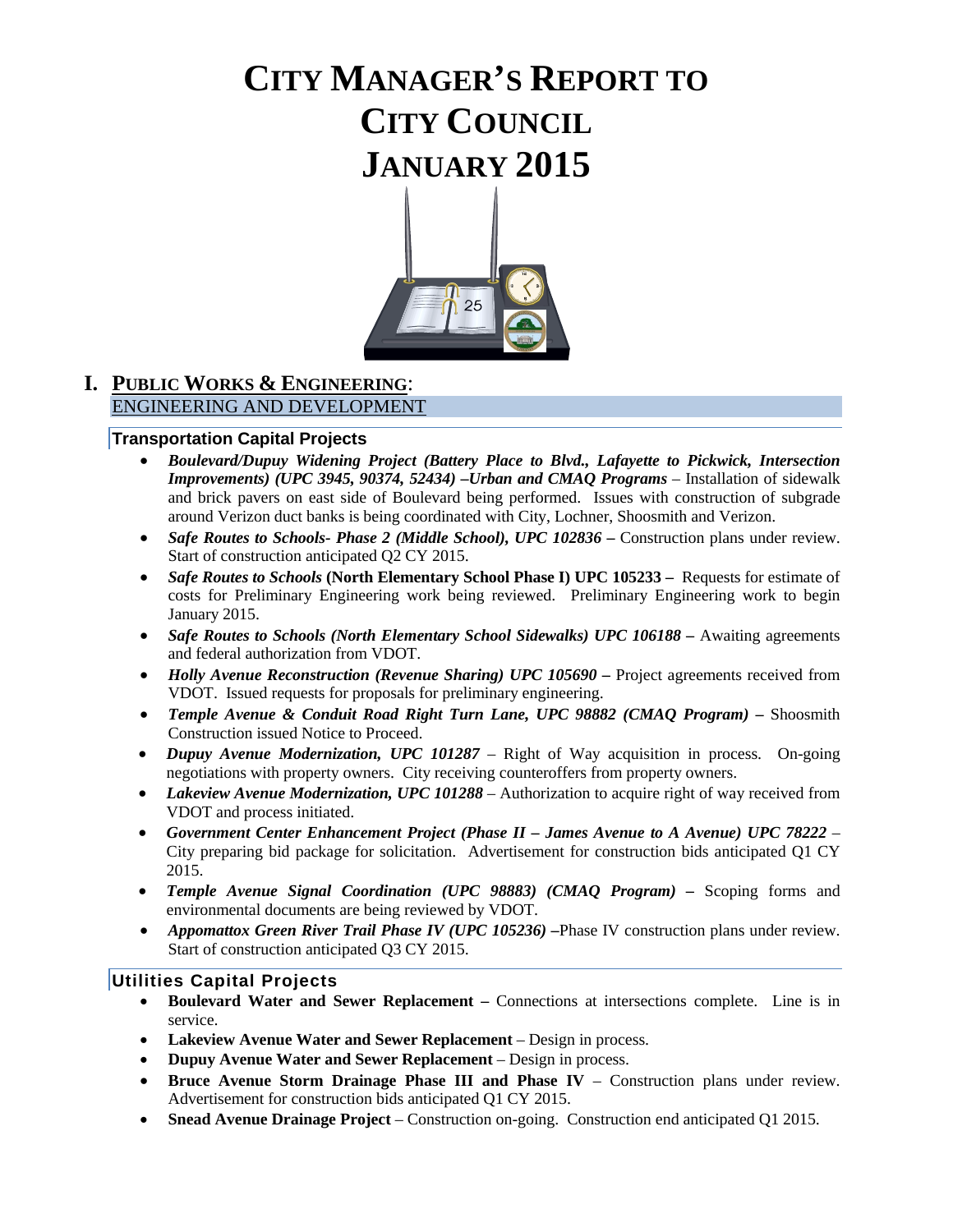# **I. PUBLIC WORKS & ENGINEERING** (CONTINUED):

• **Danville and Lafayette Avenue Sanitary Sewer Repair** – Construction of water line and sanitary sewer line complete. Restoration of curb and gutter and pavement will be completed when weather conditions are more favorable.

### **Plan Reviews**

- Received and reviewed one (1) plan of development (O'Reilly's Auto Parts Boulevard).
- **Redevelopment of 401 Temple Avenue (Kroger)** City comments issued to Kroger on 1/6/15. Meeting to discuss City comments and coordination with VDOT Capital Project held on 1/21/15.

### **Right-of-Way Permits**

• Issued twelve (12) permits and closed out four (4) permits.

### **OPERATIONS AND MAINTENANCE**

### **Traffic Operations**

- Replaced/maintained signals, signs, markings and street lighting 66 locations.
- Performed preventative maintenance 4 locations.

### **Vegetation**

- Removed litter from (19) locations, responded to (03) litter miscellaneous/dead animal requests.
- Welcome new Public Works Technician employee William Peters.

### **Recycling Center**

• 165 citizens used the Recycling Center to dispose of Category 1 Materials, brush, metal products and other recyclable materials.

### **Storm Water and Drainage**

- Cleaned (60) catch basins, (04) drainage ditches, (04) drainage pipes and (04) miscellaneous drainage requests.
- Cleaned brush, leaves and graded gravel area with motor grader between Charlotte and Piedmont Avenues.
- City's crews collected 650 cubic yards of leaves for January, totaling 3,302 cubic yards for the season.

### **Transportation**

- Placed Asphalt in (07) potholes, (01) utility cut and responded to miscellaneous asphalt request at (01) location.
- Placed 30.9 tons of salt and 165 tons of mix salt/sand on City's streets during snow/ice event on January  $15<sup>th</sup>$  and  $27<sup>th</sup>$ .
- Graded gravel area with motor grader on Bruce Avenue and entrance to the Animal Shelter.
- Cleaned and preformed preventive maintenance/repairs on City's vehicles.

### **Wastewater Utility**

- Responded to (13) sewer backups, flushed sewer line at (03) locations, installed (05) cleanouts and responded to (05) sewer miscellaneous requests.
- Repaired sewer lateral at (04) locations and sewer main at manhole at (01) location.
- Camera sewer line to find problem area at (05) locations and root cut line at (02) locations.
- Placed topsoil around cleanout at  $(02)$  locations citizens request.
- Placed gravel in utility cut three times after hours until asphalt can be placed at 3706 Conduit Road.
- Placed ice melt on sidewalks after hours at City Hall, Police, Fire Station #2 and Library during snow/ice event.
- Removed debris from pumps three times, exercised generator and replaced outside flood lights on shed at Main Pump Station.
- Responded to pump station overflowing alarm after hours, floats stuck open; problem was corrected at Conjurers Neck Pump Station.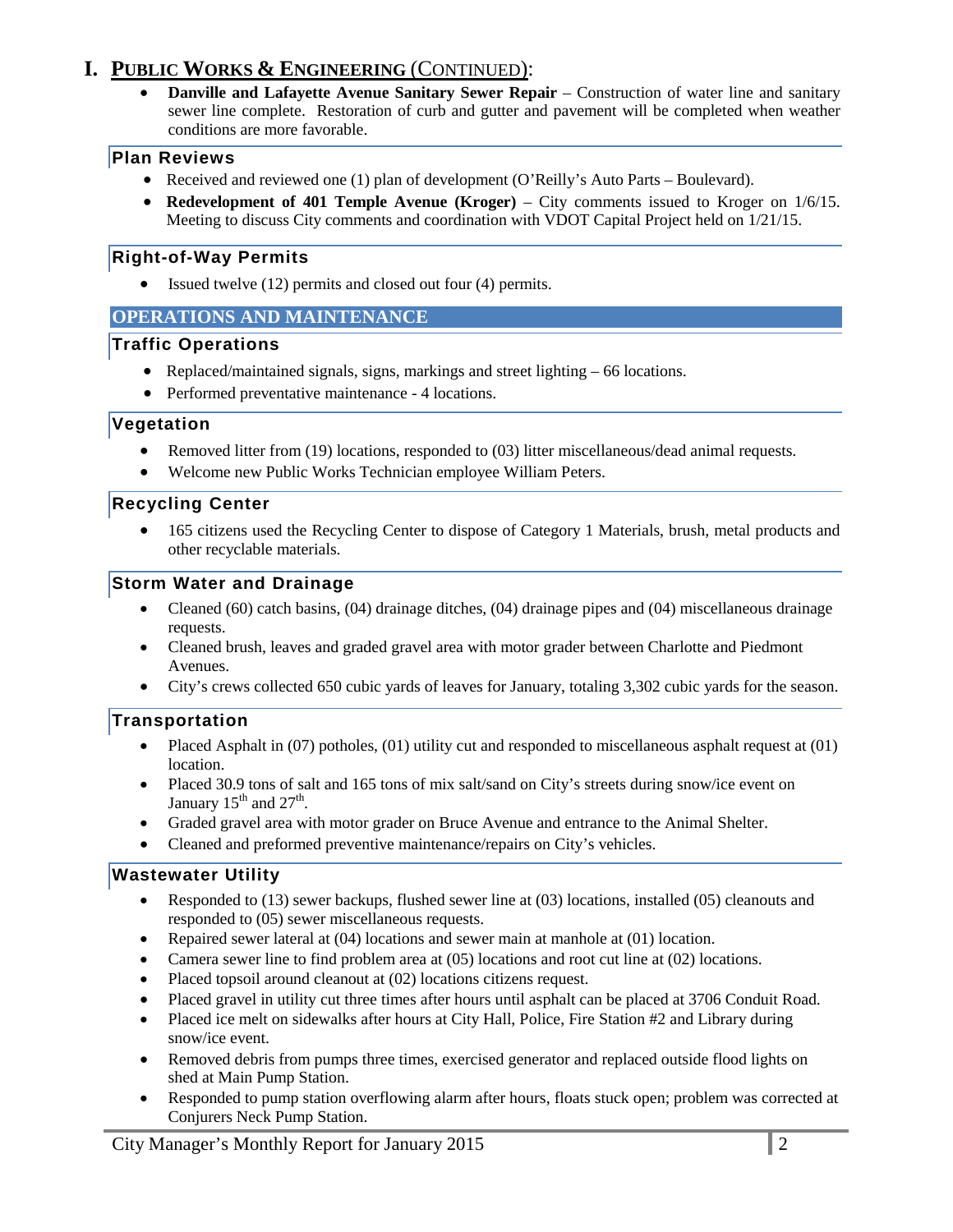# **I. PUBLIC WORKS & ENGINEERING** (CONTINUED):

- Pulled and cleaned debris from pumps twice at Charles Dimmock Pump Station.
- Assisted Standby Generator repairing generator and repaired sump pump for dry well at C&B Pump Station.
- Assisted Standby Generator repairing generator at Sherwood Hills and Conjurers Neck Pump Stations.
- Pulled for repairs, re-installed pump after repairs were made, responded to alarm after hours, cleaned floats and assisted Tencarva repairing pump at Hillcrest Pump Station.
- Pulled pump two and cleaned debris at Appomattox Pump Station.
- Repaired timer reset and replaced belt on Methane Pump.
- Continue monitoring all pump stations and methane pump daily*.*

### **Water Utility**

- Replaced (42) meters, (03) meter tops, (02) meter boxes, (01) water service, (06) setters, (02) saddles, (01) pigtail on meter, (01) water valve top and responded to (07) water miscellaneous requests.
- Repaired (03) water mains, (01) service lines and (01) water valve.
- Cleaned (05) meter boxes and pulled (02) meters for Utility Billing.
- Pulled compound meter 3" and 5/8" at Middle School for repairs and re-installed.
- Installed a break away kit on hydrant at 880 West Roslyn Road.
- Turn off/on water meter at (02) locations for leak in house.
- Turn water on at (01) location bill paid by citizen after hours.
- Placed topsoil around area where water line work performed in yard at (01) location.
- Replaced pressure gauge and installed a heat trace to keep gauge from freezing on Sherwood Hills Water Tower.
- Backflow/Cross Connection Technician conducted (29) surveys, (18) completed, (11) incomplete and assisted with locating water and sewer lines performing (16) hours.
- Collected weekly routine water samples, performed THM's and HAA's sent these to Appomattox River Water Authority's (ARWA) for testing.
- Miss Utility locating required (223) man-hours.

### **II. PLANNING & COMMUNITY DEVELOPMENT DEPARTMENT**:

- $\hat{\tau}$  The Department of Planning and Community Development brought in the New Year with a positive outlook for the future and began assessing how operations within all divisions can be more efficient and effective. The interim director began a full assessment of the department to specifically review functionality of the department, allocation of resources, and how best to reorganize and refocus the department based upon the goals of City Council and the City Manager. This assessment will be instrumental for the upcoming budget cycle and future success of the department.
- $\hat{\mathbf{x}}$  The planning division has been active in reviewing sign and fence permits, assisting realtors and appraisers with zoning questions, inquiries from citizens and businesses, review of plans for vacating or adjusting boundary lines, CDBG, Violet Bank Historic District Nomination, and other various tasks. Project Homes has completed \$26,250 worth of CDBG projects. JMT, out of Philadelphia, has been selected by the Department of Historic Resources as the consultant to move the historic nomination process forward for the Violet Bank District. A person was on site in the neighborhood and reviewing records for two days during the month.
- $\mathcal{R}$  The building inspections division has been active in issuing and inspecting commercial and residential permits for building, electrical, mechanical, and plumbing. There are several commercial developments continually progressing and receiving various inspections in the construction process. This division has previously conducted code enforcement inspections and continued proactive and requested inspections this month.
- $\mathcal{R}$  Everyone in the department is thankful for the assistance that Elke Gibbs has provided over the last several months in the area of administrative and operational support. We are hopeful for a permanent solution to these needs in the near future. The spreadsheet below depicts the department's monthly statistics.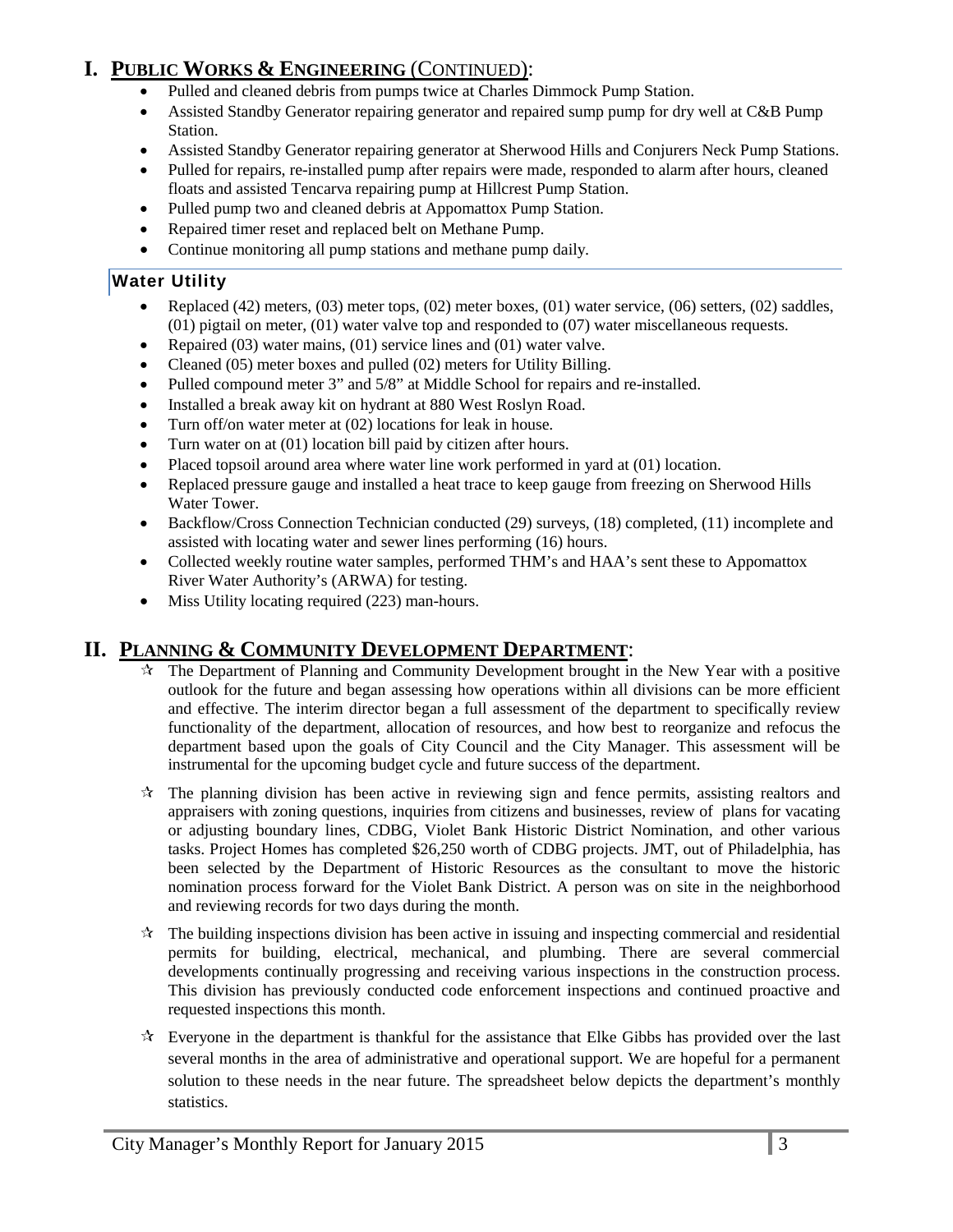# **II. PLANNING & COMMUNITY DEVELOPMENT DEPARTMENT** (CONTINUED):

|                                  | <b>Month</b>   | <b>YTD</b>               |                             | <b>Month</b>      | <b>YTD</b>     |
|----------------------------------|----------------|--------------------------|-----------------------------|-------------------|----------------|
| <b>Code Enforcement</b>          |                |                          | <b>Building Permits</b>     |                   |                |
|                                  |                |                          |                             |                   |                |
| <b>Tall Grass</b>                |                |                          | <b>Permits</b>              |                   |                |
| Violations                       | $\overline{0}$ | 0                        |                             |                   |                |
| <b>Violations Resolved</b>       | $\overline{0}$ | 0                        | <b>New Residential</b>      | $\overline{0}$    | 0              |
| <b>Contractor Properties Cut</b> | $\overline{0}$ | 0                        | Cost                        | \$                | \$             |
| <b>Total Inspections</b>         | $\overline{0}$ | $\overline{0}$           |                             |                   |                |
|                                  |                |                          | Res. Additions/Alterations  | 3                 | 3              |
| <b>Inoperable Motor Vehicles</b> |                |                          |                             |                   |                |
| Violations                       | 28             | 28                       | Demolitions                 | $\overline{0}$    | $\overline{0}$ |
| <b>Violations Resolved</b>       | 9              | 9                        |                             |                   |                |
| <b>Vehicles Towed</b>            | $\overline{0}$ | $\overline{0}$           | Commercial                  | $\overline{3}$    | 3              |
| <b>Total Inspections</b>         | 93             | 93                       | Cost                        | \$<br>$97,000$ \$ | 97,000         |
|                                  |                |                          |                             |                   |                |
| <b>Building Code</b>             |                |                          | Plumbing                    | 14                | 14             |
| Violations                       | $\overline{2}$ | $\overline{2}$           |                             |                   |                |
| <b>Violations Resolved</b>       | $\overline{0}$ | $\overline{0}$           | Electrical                  | 16                | 16             |
| <b>Total Inspections</b>         | $\overline{2}$ | $\overline{2}$           |                             |                   |                |
|                                  |                |                          | Mechanical                  | 5                 | 5              |
| <b>Property Maintenance</b>      |                |                          |                             |                   |                |
| Violations                       | $\overline{8}$ | $\mathbf{8}$             | <b>Swimming Pool</b>        | $\overline{0}$    | $\overline{0}$ |
| <b>Violations Resolved</b>       | $\overline{0}$ | 0                        |                             |                   |                |
| <b>Total Inspections</b>         | 18             | 18                       | <b>TOTAL PERMITS</b>        | 41                | 41             |
|                                  |                |                          |                             |                   |                |
| <b>House Numbers</b>             |                |                          |                             |                   |                |
| Violations                       | $\overline{0}$ | 0                        |                             |                   |                |
| Violations Resolved              | $\overline{0}$ | $\overline{0}$           |                             |                   |                |
| <b>Total Inspections</b>         | $\overline{0}$ | $\overline{0}$           | <b>Building Inspections</b> |                   |                |
|                                  |                |                          |                             |                   |                |
| <b>Zoning</b>                    |                |                          | Residential                 | 100               | 100            |
| <b>Violations</b>                | $\overline{0}$ | 0                        |                             |                   |                |
| <b>Violations Resolved</b>       | $\overline{0}$ | 0                        | Commercial                  | 50                | 50             |
| <b>Total Inspections</b>         | $\overline{0}$ | $\overline{0}$           |                             |                   |                |
|                                  |                |                          | <b>TOTAL INSPECTIONS</b>    | 150               | 150            |
| <b>Signs</b>                     |                |                          |                             |                   |                |
| Violations                       | 3              | $\overline{\mathbf{3}}$  | <b>Zoning Permits</b>       |                   |                |
| <b>Violations Resolved</b>       | 3              | $\overline{\mathbf{3}}$  |                             |                   |                |
| <b>Total Inspections</b>         | 5              | $\overline{\phantom{a}}$ | Fence                       | $\overline{1}$    | $\mathbf{1}$   |
|                                  |                |                          |                             |                   |                |
| Grafitti                         |                |                          | Signs                       | 9                 | 9              |
| Violations                       | $\overline{0}$ | $\overline{0}$           |                             |                   |                |
| <b>Violations Resolved</b>       | $\overline{0}$ | 0                        | <b>TOTAL INSPECTIONS</b>    | 10                | 10             |
| <b>Total Insections</b>          | $\overline{0}$ | $\overline{0}$           |                             |                   |                |
|                                  |                |                          |                             |                   |                |
| <b>Other/Miscellaneous</b>       |                |                          | <b>Other Activities</b>     |                   |                |
| Violations                       | $\overline{0}$ | $\overline{0}$           | Water Shut Off letters      | $\overline{0}$    | $\overline{0}$ |
| <b>Violations Resolved</b>       | $\overline{0}$ | $\overline{0}$           |                             |                   |                |
| <b>Total Insections</b>          | $\overline{0}$ | 0                        | <b>Court Cases</b>          | $\overline{0}$    | $\overline{0}$ |
|                                  |                |                          |                             |                   |                |
| <b>TOTAL INSPECTIONS</b>         | 118            | 118                      |                             |                   |                |
|                                  |                |                          |                             |                   |                |

City Manager's Monthly Report for January 2015 4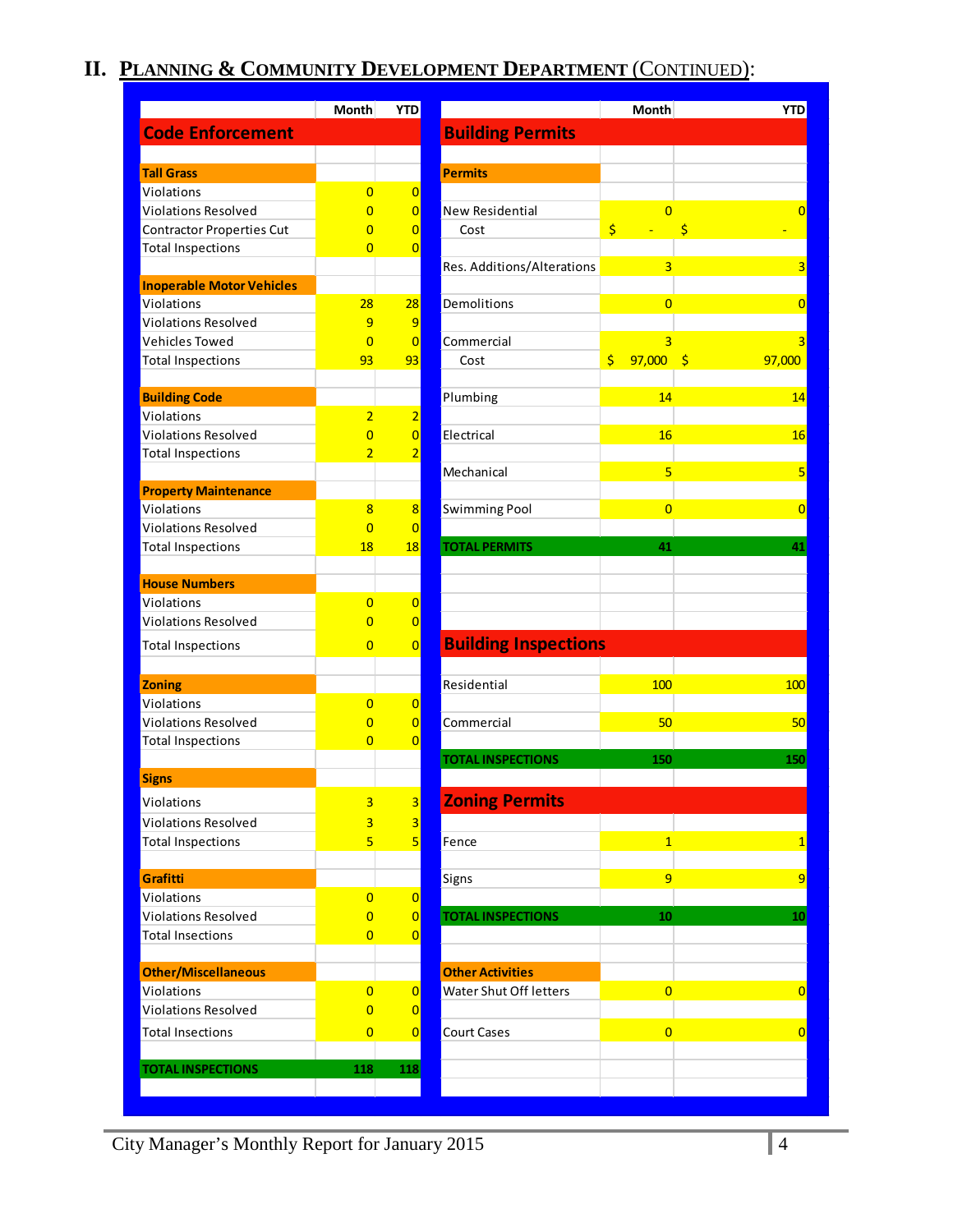# **III. ECONOMIC DEVELOPMENT DEPARTMENT:**



# **Labor Force, Employment and Unemployment for Colonial Heights city in January, 2015**

The table below shows the monthly not seasonally adjusted Labor Force, Employment and Unemployment data for Colonial Heights city in December, 2014.

| <b>Labor Force</b>       | <b>Employed</b>                                           | <b>Unemployed</b> | <b>Unemployment Rate</b> | <b>Preliminary</b> |
|--------------------------|-----------------------------------------------------------|-------------------|--------------------------|--------------------|
| 9,029                    | 8,615                                                     | 414               | $4.6\%$                  | No                 |
| <i>*</i> Chesterfield    |                                                           |                   | 4.4% unemployment        |                    |
|                          | <i>*City of Hopewell</i>                                  |                   | 7.0% unemployment        |                    |
|                          | <i>*City of Petersburg</i>                                |                   | 8.8% unemployment        |                    |
| <i><b>*Dinwiddie</b></i> |                                                           |                   | 5.3% unemployment        |                    |
|                          | <i>*Prince George</i>                                     |                   | 5.2% unemployment        |                    |
| <b>Prospect Activity</b> |                                                           |                   |                          |                    |
|                          | Direct Requests for Information:                          |                   | 4                        |                    |
|                          | $C_{\text{tao}}/D1\lambda_{\infty}$ $C_{\text{uhmittad}}$ |                   |                          |                    |

| Direct Requests for Information: |  |
|----------------------------------|--|
| Sites/Bldgs. Submitted           |  |
| <b>Active Projects</b>           |  |

• These numbers do not reflect projects already underway such as Aldi, Steak n' Shake, etc.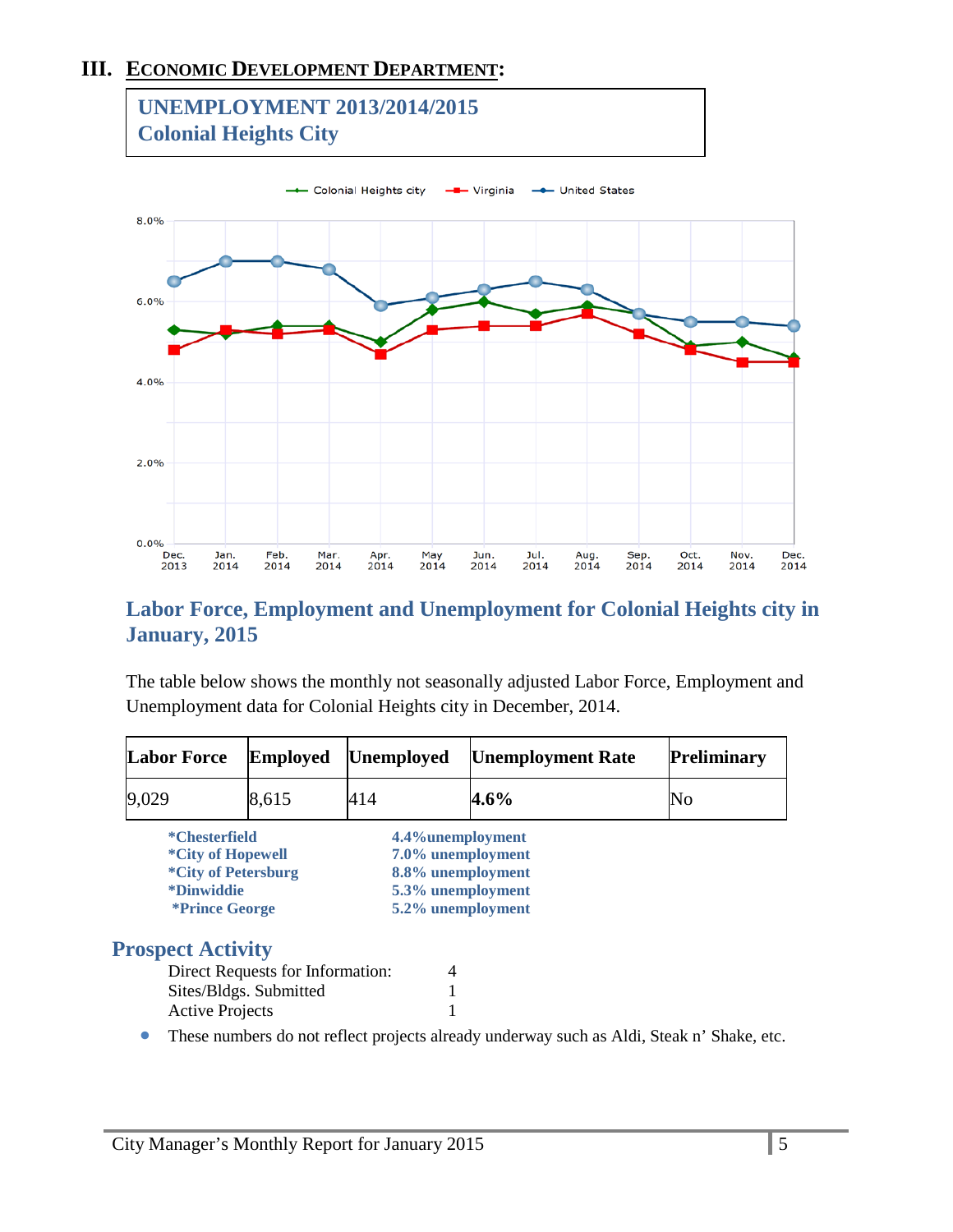# **IV. POLICE DEPARTMENT:**

- Our officers responded to 3,587 calls for service during the month of January, 2015. During the same month last year, we responded to 3,718 calls for service—a 3% decrease. We had two (2) reported robberies this month, and none were reported in January of 2014— a 200% increase. We had one (1) reported aggravated assault this January, while three (3) were reported during the month of January, 2014— a 66% decrease. We had four (4) reported burglaries in January, 2014, compared with eight (8) reported during the month of January, 2015—a 50% decrease. There were 109 Part I, or serious, crimes reported to the Colonial Heights Police Department in January, 2015. Seventy-eight (78) of those, or 72%, have been cleared. Specific percentages for the Part I crimes and arrests are available upon request.
- $\checkmark$  The month of January was a very active month regarding investigations and arrests. As the result of a robbery spree over the course of several weeks that began at the end of December, we were actively conducting numerous investigations and surveillances. Through our officers' diligence and effort, we were able to clear by arrest two armed robberies, two attempted robberies and one armed robbery out of Chesterfield County. We had a total of 402 arrests for the month. We also held our first-ever community Candlelight Vigil at White Bank Park to recognize our missing person, John Pratsinak for the purpose of keeping John's case active in the media. Our community really came together for this nice but somber event. Police Chaplain, Dr. George Lyons, is to be commended for conducting a wonderful service.
- $\checkmark$  We are still transitioning into our body-worn cameras and have provided viewership access to our Commonwealth Attorney's office on prosecutorial cases. We continue to get inquiries from other agencies in the area—it appears that other local jurisdictions have plans to follow our lead.
- $\checkmark$  In preparation for a busy 2015, we are in the hiring process for one certified police officer. Testing has been completed and interviews are being set for nine individuals with varying experience. Our efforts are continuing with adding volunteers to our Auxiliary Police unit—seven background investigations are to be conducted. The next few months are going to be some exciting times as we endeavor to add to our ranks.
- $\checkmark$  Our **Operations Bureau**, commanded by Capt. Keith Early, reported a slow month considering different operational investigations going on from both Uniform Patrol and their assistance with ongoing investigations:
	- Career Officer Jeff Santini ended his term as Acting Sergeant and did a good job for us during his tenure. Sgt. Steve Kolev has returned to duty the first week in February.
	- A few shift changes have occurred and everyone is now in place to begin the New Year.
	- Career Officer Wayne Moody is to be commended for his quick response to one of our robberies, capturing the juvenile suspect responsible for the crime.
	- Officer Robbie Simmons and Master Officer Eric Allen are to be recognized for their efforts with a vehicle pursuit where communication was paramount and spike strips were utilized for a successful end with arrests.
	- City IT has been instrumental in helping us with our inspections and body camera reviews. We now have the ability to utilize iConnect in the process.
	- Potential Auxiliary members have been interviewed and moved on to the background process.
	- K-9 Blitz was utilized four times this month even as he was down a period of time recovering from an injury. He assisted Special Operations on two search warrants and drugs were discovered at one of the residences.
	- Our Auxiliary and Sentinel volunteers contributed 187 hours of service during the month of January, 2015. The majority came from the civic events and ride- alongs.
- $\checkmark$  Our **Special Operations Unit**, led by Lt. Dann Ferguson, had a very active month, initiating 48 new cases. They also issued 47 traffic summonses, obtained 17 felony warrants, 57 misdemeanor warrants and served 11 outstanding warrants. Overall, the unit made 26 narcotics-related arrests.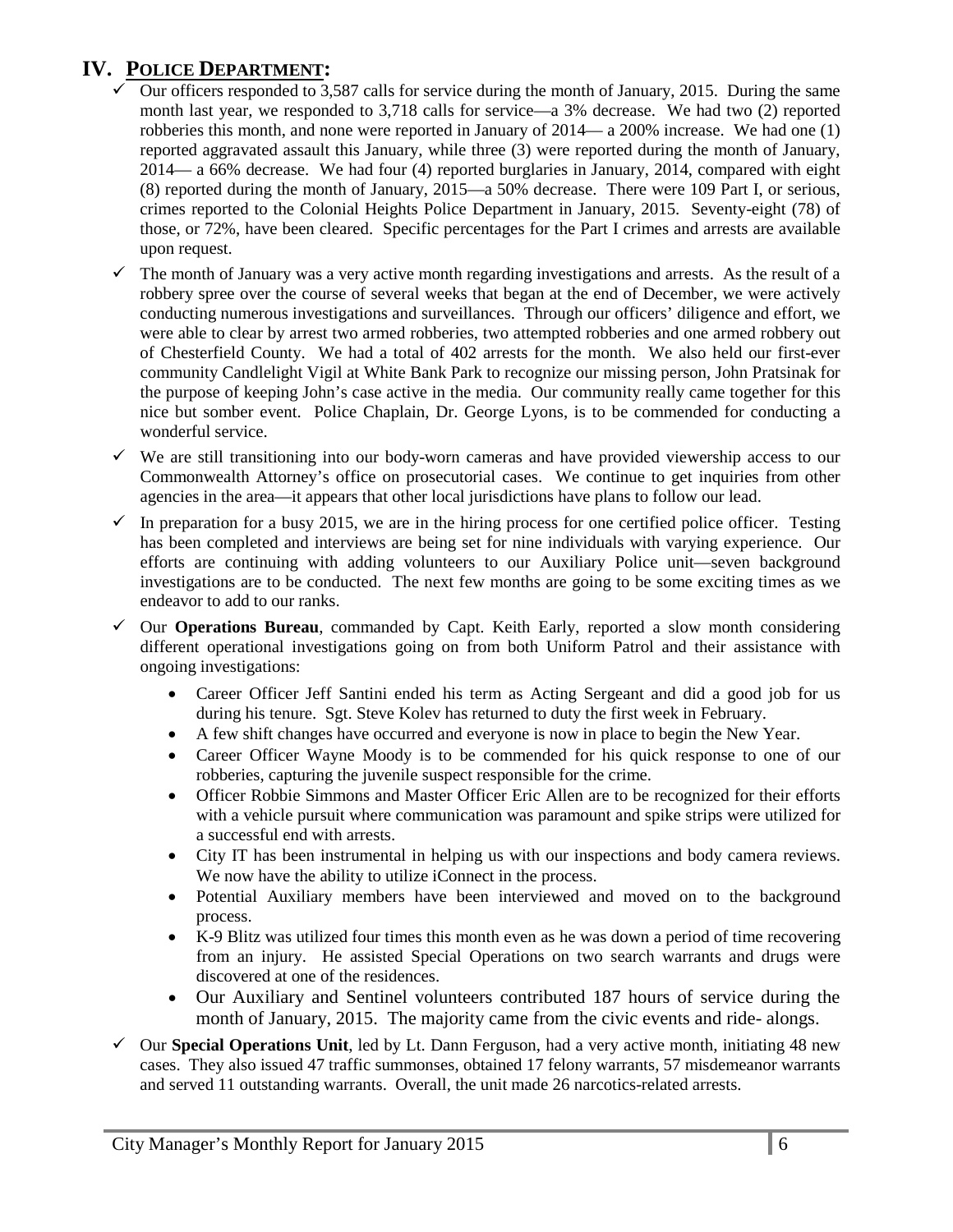# **IV. POLICE DEPARTMENT** (CONTINUED):

- The SOU was also instrumental with identifying the armed robbery suspect and worked with Investigations to help clear these cases by arrest. The unit also assisted with compliance checks on precious metal permit, as well as conducted 11 alcohol compliance checks which resulted in three arrests for selling to underage persons.
- $\checkmark$  Special Operations also executed three search warrants during the month, resulting in eight individuals being arrested for narcotics violations. Great teamwork for this group of officers—they really assisted both patrol officers and detectives with identifying and capturing criminals.
- The **Law Enforcement Services Bureau**, commanded by Capt. Wayne Newsome, also reported his division as having a good month. Highlights from their reported activities are as follows:
	- Our annual verification report on accreditation was submitted to the Virginia Law Enforcement Professional Standards Commission (VLEPSC).
	- A crime prevention presentation was conducted for our local Lions Club.
	- The bureau completed all phases of the applicant testing. We began with 20 candidates, which has been narrowed down to nine for interviews.
	- A community Candlelight Vigil was organized by our Services Bureau, which was well received by the family and the community at large.
	- School Resource Officers participated in residency checks for their respective schools.
	- The 2016 DMV grant workshop was attended by our personnel in preparation for next year's grant requirements.
- $\checkmark$  Our **Investigations Division** has been assigned 19 new cases for the month, with 16 of those investigations being cleared, as well as four (4) from previous months, for a 105 percent clearance rate. Twenty-three (23) concealed weapon permits were also processed, as well as three (3) precious metals permits and two (2) massage therapist permits. Cases include construction fraud, counterfeit currency, domestic assault, robberies, credit card frauds, disorderly conduct, burglary, a death investigation and embezzlement. We are assisting the Virginia State Police with an investigation into the financials of our local Moose Club.
- $\checkmark$  Overall, we made 402 arrests for the month, including 92 felonies and 302 misdemeanors; worked 68 crashes, wrote 484 traffic citations, executed 1,086 traffic stops, affected nine (9) DUI arrests and 60 drug arrests, and issued 43 parking citations.
- **Officer Robert L. Simmons** has been selected as our **Employee of the Month** for December, 2014.
- $\checkmark$  For this honor, the review committee went back to the officer's performance numbers for May, 2014. During that month, Officer Simmons wrote 31 traffic summonses, arrested 12 DUIs, investigated five vehicle crashes, gave 69 verbal warnings, conducted eight field interviews, executed five felony and 23 misdemeanor arrests, and served seven outstanding warrants. Since Officer Simmons arrived on "D" Squad, he has been aggressive in his enforcement efforts toward DUI drivers. Over the last four months, he has averaged more than seven DUI arrests each month. Prior to May, 2014, he made 40% of the entire department's DUI arrests, following up in May with 12 DUIs, surpassing the number that most officers make in an entire year!
- By his enforcement actions, Officer Simmons has shown that keeping the streets of Colonial Heights safe is a priority. He is obviously very committed to ridding our streets of drunk drivers and dedicated to the law enforcement profession in general. For this reason, we feel he more than deserves to be recognized for this award.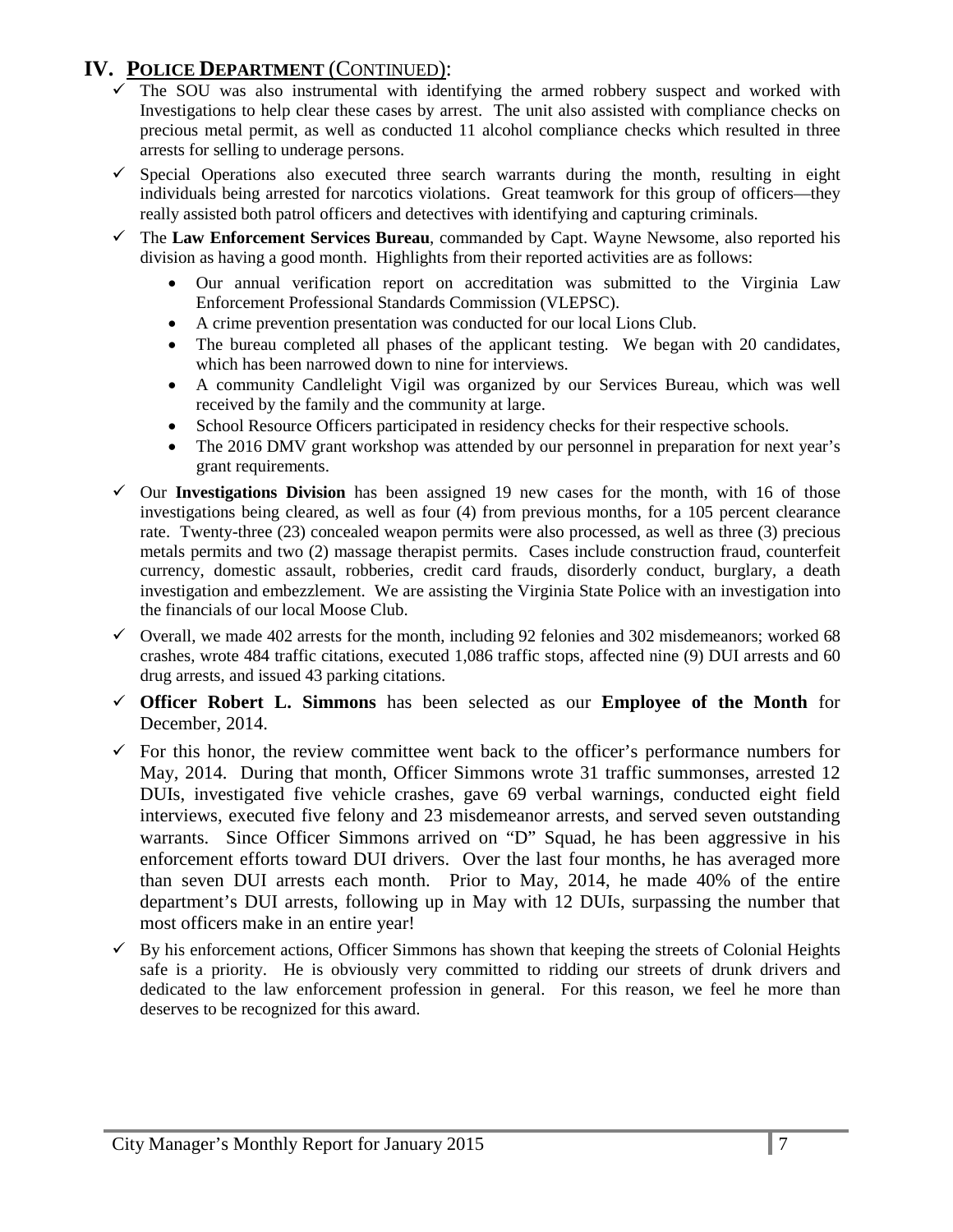# **V. FIRE & EMS DEPARTMENT:**



| <b>Total Fire Type Incidents:</b>  | 92  |
|------------------------------------|-----|
| (Total Fire Loss \$5,500):         |     |
| <b>Total Patients transported:</b> | 229 |
| (Total EMS incidents 294)          |     |

*Fire units arrived on scene in less than 9 minutes on 96.5% of emergency incidents. (average response time 5:30 minutes)* 

*EMS units arrived on scene in less than 9 minutes on 94.4% of emergency incidents. U(average response time 5:27 minutes)*

|                                                  |              | <b>Fire Division (number of incidents):</b> |                              |                                      |                |
|--------------------------------------------------|--------------|---------------------------------------------|------------------------------|--------------------------------------|----------------|
| <b>Fires</b>                                     |              | <b>Hazardous Situations</b>                 |                              | <b>Service calls and false calls</b> |                |
| <b>Building Fire</b>                             | $\mathbf{1}$ | Carbon monoxide incident                    | 1                            | Good Intent Calls                    | 30             |
| Cooking Fire                                     | $\mathbf{1}$ | Power Line Down                             | $\mathbf{2}$                 | <b>Public Service</b>                | 31             |
|                                                  |              | Arcing, shorted Electrical                  | 1                            | Alarm Activation (no fire)           | 14             |
|                                                  |              | Electrical wiring/equipment                 | 1                            | Child Seat installation              | 2              |
|                                                  |              | Gas Leak (natural or LPG)                   | 2                            | Smoke detector installation          | 1              |
|                                                  |              |                                             |                              |                                      |                |
|                                                  |              | Heat from short circuit (wiring)            | 2                            | Citizen Complaint                    | $\mathbf{2}$   |
|                                                  |              | Overheated motor                            | 1                            |                                      |                |
| M/A to First Responder Chesterfield EMS          |              | M/A from Ft. Lee Fire<br>$\boldsymbol{9}$   |                              |                                      | 1              |
| M/A to Petersburg Fire                           |              | 1                                           |                              |                                      |                |
| M/A to Chesterfield Fire                         |              | $\overline{2}$                              |                              |                                      |                |
| <b>EMS Division (number of patients treated)</b> |              |                                             |                              |                                      |                |
| <b>Abdominal Pain</b>                            | 7            | Dehydration                                 |                              | <b>Obvious</b> Death                 | 3              |
| Airway Obstruction                               | 1            | Diabetic Hyperglycemia                      | 2<br>$\overline{\mathbf{4}}$ | Pain                                 | 24             |
| <b>Altered Mental State</b>                      | 13           | <b>ETOH</b> Abuse                           | 1                            | <b>Respiratory Arrest</b>            | $\mathbf{1}$   |
| Asthma                                           | 3            | Fever/Hyperthermia                          | 2                            | <b>Respiratory Distress</b>          | 24             |
| Back Pain (Non-Traumatic)                        | 3            | G.I. Bleed                                  | 2                            | Seizure                              | 3              |
| Behavioral/Psychiatric                           | 9            | General Malaise                             | 4                            | Stoke/CVA                            | 6              |
| <b>Bowel Obstruction</b>                         | $\mathbf{1}$ | Headache                                    | 4                            | Substance/Drug Abuse                 | $\overline{2}$ |
| Cardiac Arrest                                   | $\mathbf{2}$ | Hypertension                                | $\overline{c}$               | Syncope/Fainting                     | 5              |
| Cardiac Rhythm Disturbance                       | 12           | Hypotension                                 | 2                            | TIA (Transient Ischemic Attack)      | $\overline{2}$ |
| <b>Chest Pain/Discomfort</b>                     | 17           | Nausea/Vomiting                             | 4                            | Traumatic Injury                     | 29             |
| <b>Congestive Heart Failure</b>                  | $\mathbf{1}$ | No Apparent Illness/Injury                  | 3                            | Weakness                             | 14             |
| <b>COPD</b>                                      | 8            | OB/Gyn-Vaginal Hemorrhage                   | 1                            | Other                                | 57             |
| M/A to Chesterfield EMS                          | $\mathbf{1}$ |                                             |                              | M/A received from Petersburg EMS     | $\overline{2}$ |
| M/A to Dinwiddie EMS                             | 1            |                                             |                              | M/A received from Ft. Lee EMS        | 1              |
| M/A to Petersburg EMS                            | 1            |                                             |                              |                                      |                |
|                                                  |              | <b>EMS Transports (by facility)</b>         |                              |                                      |                |
| Southside Regional Medical Center                |              |                                             |                              | 180                                  | 78.60%         |
| CJW Medical Center - Chippenham Campus           |              |                                             |                              | 19                                   | 8.03%          |
| John Randolph Medical Center                     |              |                                             |                              | 12                                   | 5.24%          |
| St. Francis Medical Center                       |              | 8<br>3.49%                                  |                              |                                      |                |
| <b>VCU Health Systems</b>                        |              |                                             |                              | 7                                    | 3.06%          |
| St. Mary's Hospital Richmond                     |              |                                             |                              | 2                                    | 0.87%          |
| VAMC Richmond (McGuire)                          |              |                                             |                              | 1                                    | 0.44%          |
| <b>Total:</b>                                    |              |                                             |                              | 229                                  | 100%           |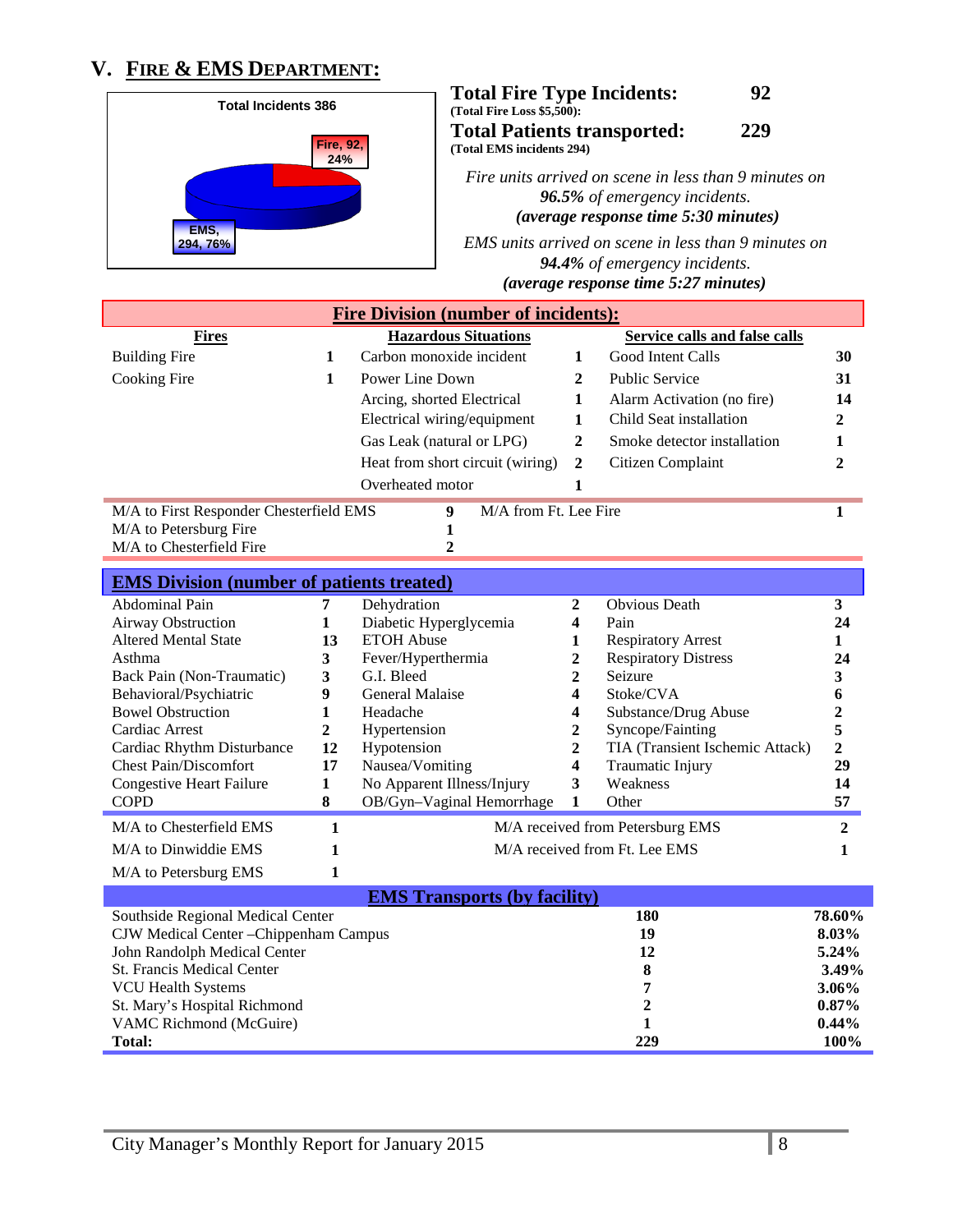# **VI. FINANCE DEPARTMENT:**

**Finance -** Checks processed: 1,523

Six alarm citations were processed during January.

Issued General Obligation & Refunding Bonds authorized by City Council with a present value savings of \$624,035 on the refunding portion of the issue.

The Director participated in City Council's annual retreat.

**Purchasing** - 160 total purchase orders completed with 143 being processed by the purchasing and 17 departmental purchases being reviewed as compared to 210 being completed for the same period in 2013. In addition 118 check requests were prepared by departments which are not processed by Purchasing.

### **Bids Issued/Opened during the month**:

- Invitation #14100102-1033 Right Turn Lane Extension at Temple Ave. Sealed Bid issued Sept 5th with bids received Oct 1st. Notice to Proceed will was given in Jan 2015.
- Invitation #1411302-1035 Snead Avenue Sewer Replacement. Issued on Oct 30th with bids due on Nov 13th. Contact documents received & notice to process was given in Jan 2015.
- Invitation #14-010702-1036 Information Technology Services. Issued on Nov 30th with proposals received on Jan 7th and currently being reviewed.
- Invitation #15-012302-1037 Dugouts, Shepherd Stadium. Issued on Jan 11th with proposals received on Jan 23rd and currently being reviewed.
- Invitation #15-012802-1038 Section 125 Benefits. Issued on Jan 9th with proposals received on Jan 28th and currently being reviewed.

### **Other Purchasing Activity:**

- Contract for Courthouse Polycom video conferencing maintenance.
- Budgeted Vehicle purchased for Building Inspections
- Budgeted Bucket truck purchased for the Sign Shop by Lease Purchase.
- Proceeding with maintenance contract for major equipment at the Courthouse.

### **Risk Activity:**

• Insurance renewal process started for Fiscal Year 2016

### **Utility Billing:**

Bi-monthly Utility Bills Sent – 3,817 Delinquent Notices Sent – 824 or 22.7% with 128 cut off for nonpayment. Set off debt collected for January - \$0.

### **VII. HUMAN RESOURCES DEPARTMENT:**

### **Advertisements**

**Department**<br> **Planning & Comm.** Development Director of

Director of Planning & Comm. Development Police Staff Assistant

### **Applications & Testing**

|                                           | <b>Total Applications</b> | Total Hits on Job        |
|-------------------------------------------|---------------------------|--------------------------|
| Position                                  | Received                  | <b>Announcement Page</b> |
| Assistant Director of Public Works – Eng. |                           |                          |

### **Training**

 $\mathcal{R}$  New employees continue to complete required ICS and VML University training courses.

### **Miscellaneous**

- $\approx$  The following new employee orientation sessions were held in January 2015:
- *Orientation*

Matthew Parker - Transportation Coordinator William Peters - Public Works Technician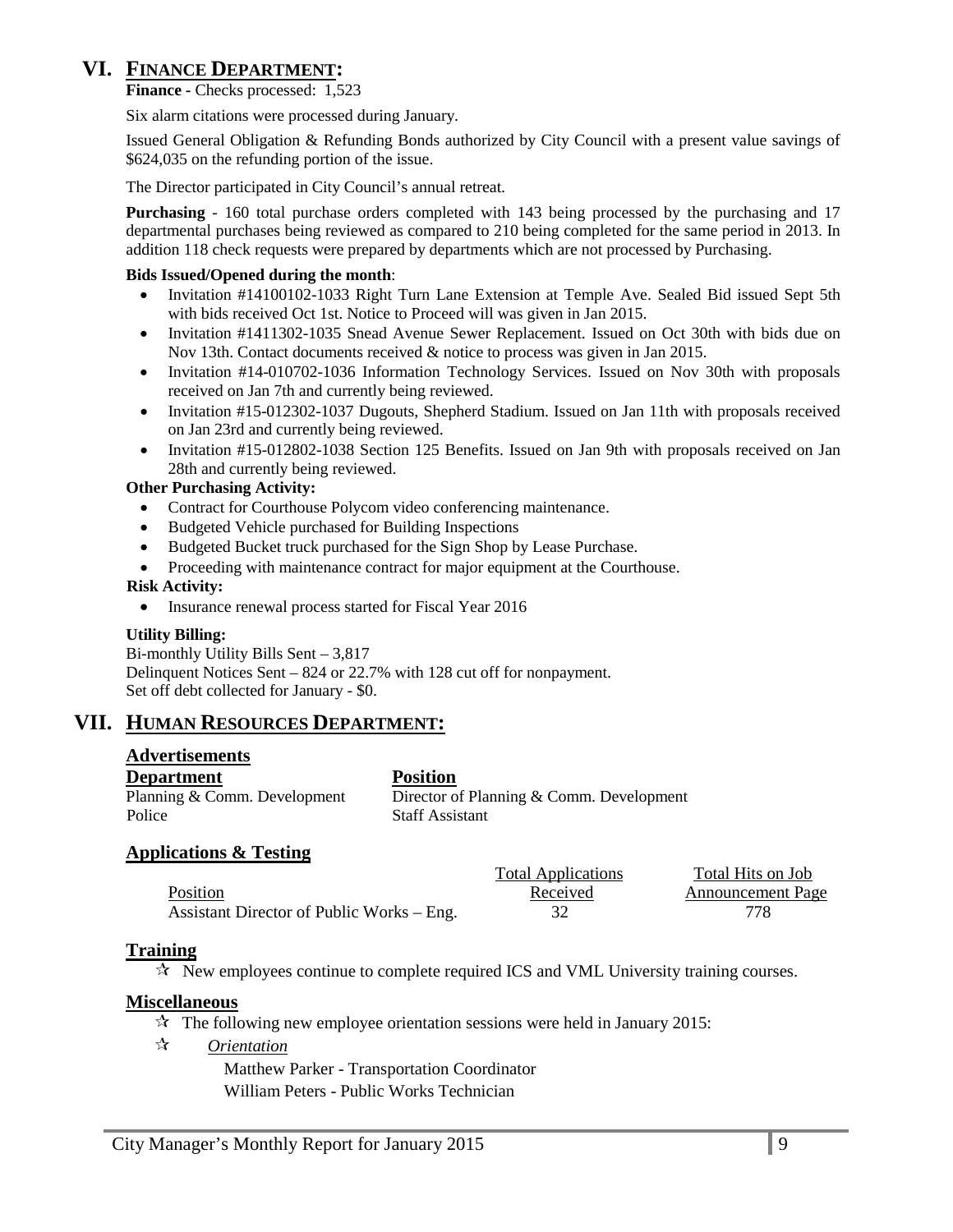# **VII. HUMAN RESOURCES DEPARTMENT** (CONTINUED)**:**

- $\vec{x}$  Attended the City Council Retreat to provide an overview of the new Citizens Government Academy program.
- $\lambda$  Attended an IPMA Virginia Chapter meeting on January 30, 2015 to discuss hosting a central regional training event.
- Participated in an IPMA-HR 2015 Government Affairs Update webinar on January 21, 2015.

### **Worker's Compensation**

 $\mathcal{R}$  The following workers' compensation reports were filed during the month of January 2014:

| Date          | Department | Description of Injury                                           |
|---------------|------------|-----------------------------------------------------------------|
| $1 - 16 - 15$ | Police     | Slipped on wet floor causing pain in left forearm & lower back. |

### **VIII. INFORMATION TECHNOLOGY DEPARTMENT:**

 $\hat{\tau}$  The City's website, [www.colonialheightsva.gov,](http://www.colonialheightsva.gov/) had 68,338 page views in the month of January.

| Top fifteen sites visited after home page:                                                                                                                                                                                                                                                                                                                                | Top five countries after U.S.:                                                                                                                                                                        |
|---------------------------------------------------------------------------------------------------------------------------------------------------------------------------------------------------------------------------------------------------------------------------------------------------------------------------------------------------------------------------|-------------------------------------------------------------------------------------------------------------------------------------------------------------------------------------------------------|
| 1. Library<br>Real Estate Records Search<br>$\mathcal{P}$<br>3. News Flash<br>4. City Employees Login<br>5. Animal Shelter<br>Departments<br>6.<br>7. Facilities<br>8. Recreation & Parks<br>9. Bids & RFPs<br>10. Police<br>11. Sports & Athletics<br>12. Online Bill Pay<br>13. Commissioner of the Revenue<br>14. Records and Property Tax Maps<br>15. Online Bill Pay | $\blacksquare$ France<br>$\blacksquare$ India<br>Germany<br><b>C</b> Brazil<br>China<br>Top five regions after Virginia:<br>Maryland<br>North Carolina<br>Elorida<br>New York<br>District of Columbia |

- $\star$  Citizens submitted and city staff processed 261 service requests and questions through the "Let Us Know" module during the month of January. The City of Colonial Heights' Facebook Page now has 3,674 fans and the City's Twitter account has 474 followers.
- $\star$  Proactive Information Management completed 77.5 hours of IT service and maintenance for City departments this month.
- $\star$  Four proposals were received on January 14, 2015 for the IT Services Contract. RFPs will be reviewed over the next month.

# **IX. LIBRARY:**

- $\approx$  The library staff circulated 17,966 titles in January.
- 386 e-books were downloaded, while 739 titles circulated on Kindles. There are now 1,126 residents using the e-book collection.
- $\approx$  The public computer center was used 1,930 times and the iPad center 155 times.
- $\approx$  103 children participated in the Storytime program this month.
- $\mathcal{R}$  The library's meeting rooms were used by 92 groups.
- $\star$  160 residents registered for new library cards, and an average of 543 residents used the library each day.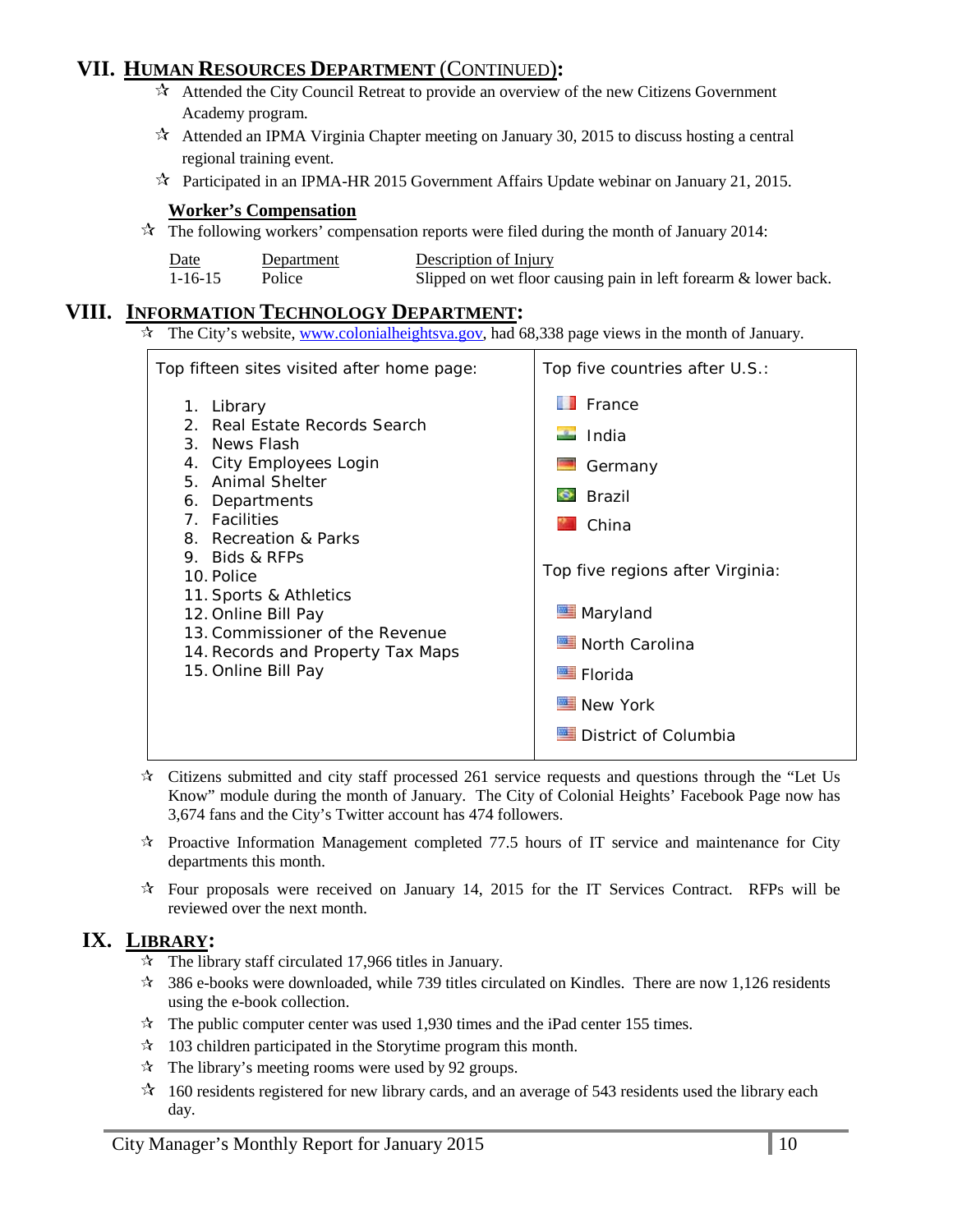# **Recreation Division**

In the month of January, staff completed field scheduling for the upcoming spring and summer to include high school practices and games, as well as youth tournaments. Shepherd Stadium will play host to NCAA Division II colleges the last two weekends in February and the first weekend in March. Staff is also excited to announce that we will be hosting NCAA Division I games with the University of Richmond Spiders in late-February and the month of March. The most exciting University of Richmond games will be when the Big 10 sends the Minnesota Gophers to play the University of Richmond at Shepherd Stadium on March 17-18.

We are at the mid-way point in our Youth Basketball program with the regular season concluding at the end of February and Playoffs beginning the first week of March. The Department also supported the Petersburg Elks with their Annual Elks Hoop Shoot on January 4<sup>th</sup>.

| <b>Athletics</b>                   | 2015  | 2014  |
|------------------------------------|-------|-------|
| Youth Basketball                   | 305   | 325   |
| Youth Open Gym Basketball          | 92    | 78    |
| Adult Open Gym Basketball          | 74    | 82    |
| <b>Elks Hoop Shoot</b>             | 13    | 40    |
| <b>Youth Wrestling</b>             | 30    | 24    |
| <b>Activities/Programs</b>         | 2015  | 2014  |
| <b>Youth Painting</b>              | 2     | n/a   |
| <b>Harlem Globetrotters Trip</b>   | 4     | n/a   |
| <b>Belly Dancing</b>               | 10    | 1     |
| Karate                             | 17    | 15    |
| <b>Facility Usage</b>              | 2015  | 2014  |
| <b>Community Room Attendance</b>   | 1,180 | 1,090 |
| <b>Community Room Reservations</b> | 28    | 28    |
| <b>Teen Center Attendance-CHHS</b> |       |       |
| <b>Students</b>                    | 59    | 72    |
| <b>Teen Center Attendance-CHMS</b> |       |       |
| <b>Students</b>                    | 347   | 250   |

# **Parks-Horticulture-Buildings & Grounds**

- Treated sidewalks around Public Safety, City Hall, Library, and Courthouse during icing event.
- Installed "No motorized vehicles allowed" signs at Ft. Clifton.
- Installed parking signs at the Animal Shelter.
- Painted practice soccer field and installed goals behind High School.
- Repaired broken benches at Lakeview Park.
- Relocated fence at Skate Park to make additional room for soccer field.
- Blew leaves and removed at Ft. Clifton Park, White Bank Park, and Lakeview Park.
- Blew off debris from pavilion roofs at all parks.
- Painted Planning and Community Development office.
- Removed old carpet and shower stalls from locker room at Shepherd Stadium.
- Cut down fountain grasses at sites and hauled away.
- Removed black-eyed Susie's from sites and hauled away.
- Mulched trees in median of Temple Ave.
- Removed Christmas wreaths from city limits welcome signs and put in storage.
- Remove Christmas lights from trees at Library.
- Remove Christmas lights and decorations from live tree at Courthouse and put in storage.
- Cut back liriope at Courthouse.

# **Violet Bank Museum**

|            | 2015 | 2014 |
|------------|------|------|
| Attendance | 159  | 179  |

Activities-All focus on bicentennial exhibit & program; and regular duties.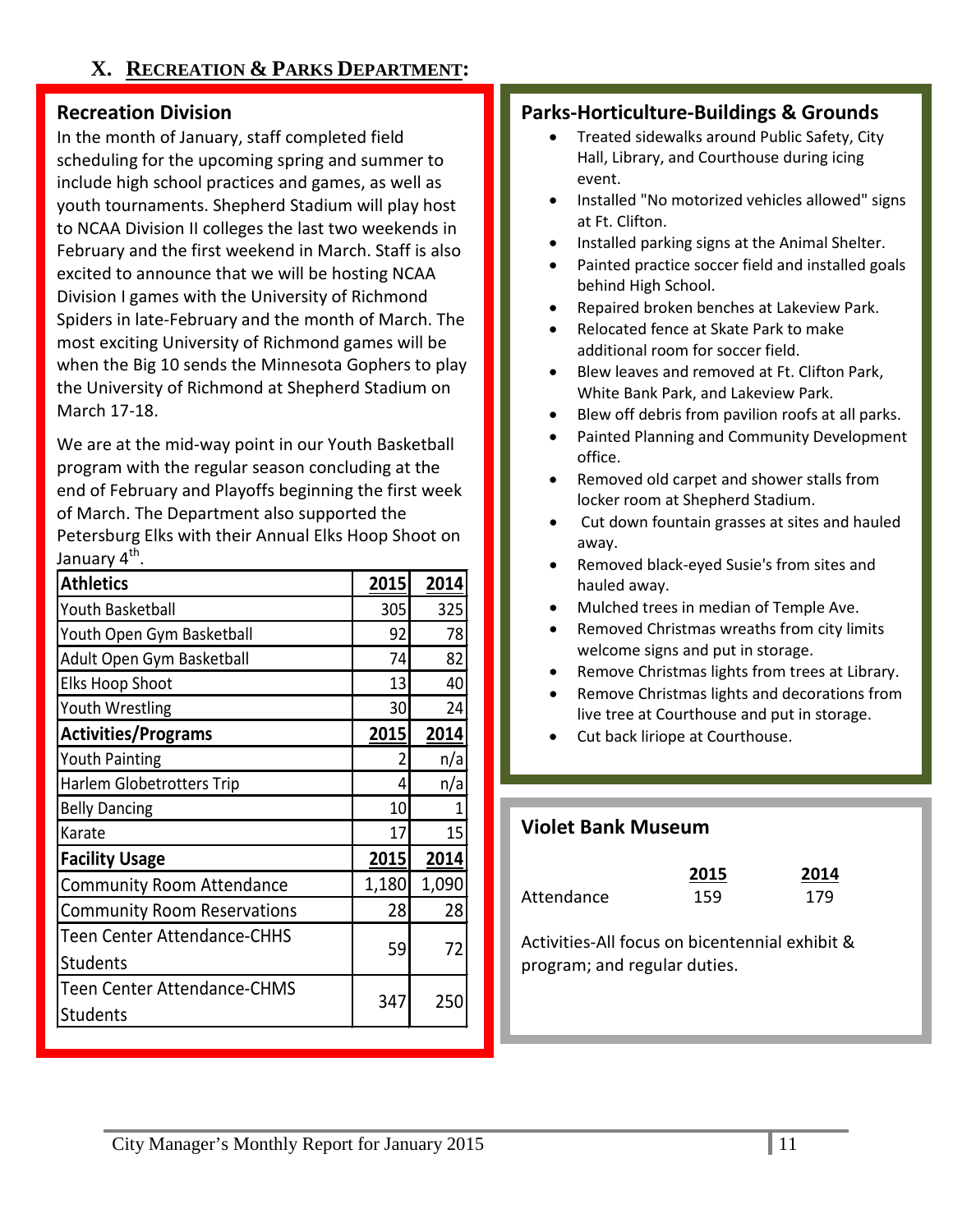# **X. RECREATION & PARKS DEPARTMENT** (CONTINUED)**:**

# **AGENCY ON AGING**

| <b>Activities</b>                  | 2015 | 2014 |
|------------------------------------|------|------|
| <b>AARP</b>                        | N/A  | 22   |
| <b>After Christmas Celebration</b> | 179  | 125  |
| <b>Bingo in Center</b>             | 45   | 24   |
| <b>Bowling</b>                     | 260  | 256  |
| <b>Bridge Party</b>                | 64   | 32   |
| <b>Bridge Tournament</b>           | 128  | 64   |
| Crochet & Knitting                 | 48   | 28   |
| <b>Golfer Meeting</b>              | 12   | 12   |
| <b>Football Challenge</b>          | 65   | 0    |
| <b>Tri City Golfers</b>            | 75   | 0    |
| Senior Advisory Board              | 12   | 7    |
| <b>Senior Club Meeting</b>         | 76   | 44   |
| <b>Senior Citizen Dance</b>        | 98   | 83   |
| Sing A-Long                        | 32   | 24   |
| Sing A-Long-CH Health Center       | 13   | 11   |
| <b>Awareness/Education</b>         |      |      |
| VA Museum of Fine Arts             | 12   | 0    |
| <b>Continentals Concert</b>        | 8    | 0    |
| <b>Classes</b>                     |      |      |
| <b>Craft Class</b>                 | 14   | 10   |
| <b>Computer Class</b>              | 13   | 0    |
| Painters Luncheon                  | N/A  | 6    |
| Painting Class Gems by James       | 36   | 35   |
| Painting Class DVD Valerie Stewart | 32   | 0    |
| <b>Painters Group</b>              | 46   | 10   |
| Sewing                             | 8    | 10   |
| Splash of Color                    | 13   | 22   |
| Tap Class Intermediate             | 28   | 48   |
| Tap Class Advance                  | 41   | 58   |
| Quilting                           | 32   | 18   |
| <b>Quilts for Vets</b>             | 6    | 14   |
| Watercolor                         | 8    | 12   |
| Watercolor Class Faye Henderson    | 48   | 50   |

| <b>Fitness</b>              |      |      |
|-----------------------------|------|------|
| Strength & Stretch          | 189  | 128  |
| Sit & Get Fit               | 224  | 206  |
| Yoga                        | 62   | n/a  |
| <b>Muscles in Motion</b>    | 216  | 175  |
| Tai Chi                     | 22   | 22   |
| Walking                     | 4    |      |
| <b>Trips</b>                |      |      |
| VA Museum of Fine Arts      | 12   |      |
| <b>Continentals Concert</b> | 8    |      |
| Total                       | 2189 | 1648 |

| <b>Meals (Donations)</b> |          | 2014     |
|--------------------------|----------|----------|
| Home Del Meals           | 8        | 12       |
| <b>Site Meals</b>        | 128      | 76       |
| <b>Total</b>             |          | 88       |
|                          |          |          |
| <b>Transportation</b>    |          | 2014     |
| <b>Total Passengers</b>  | 47       | 49       |
| <b>Total Trips</b>       | 391      | 343      |
| <b>Total Miles</b>       | 2664     | 2059     |
| Wheelchairs              | 29       | 33       |
| <b>Volunteer Hours</b>   | 24       | 10       |
| Donations                | \$173.40 | \$192.00 |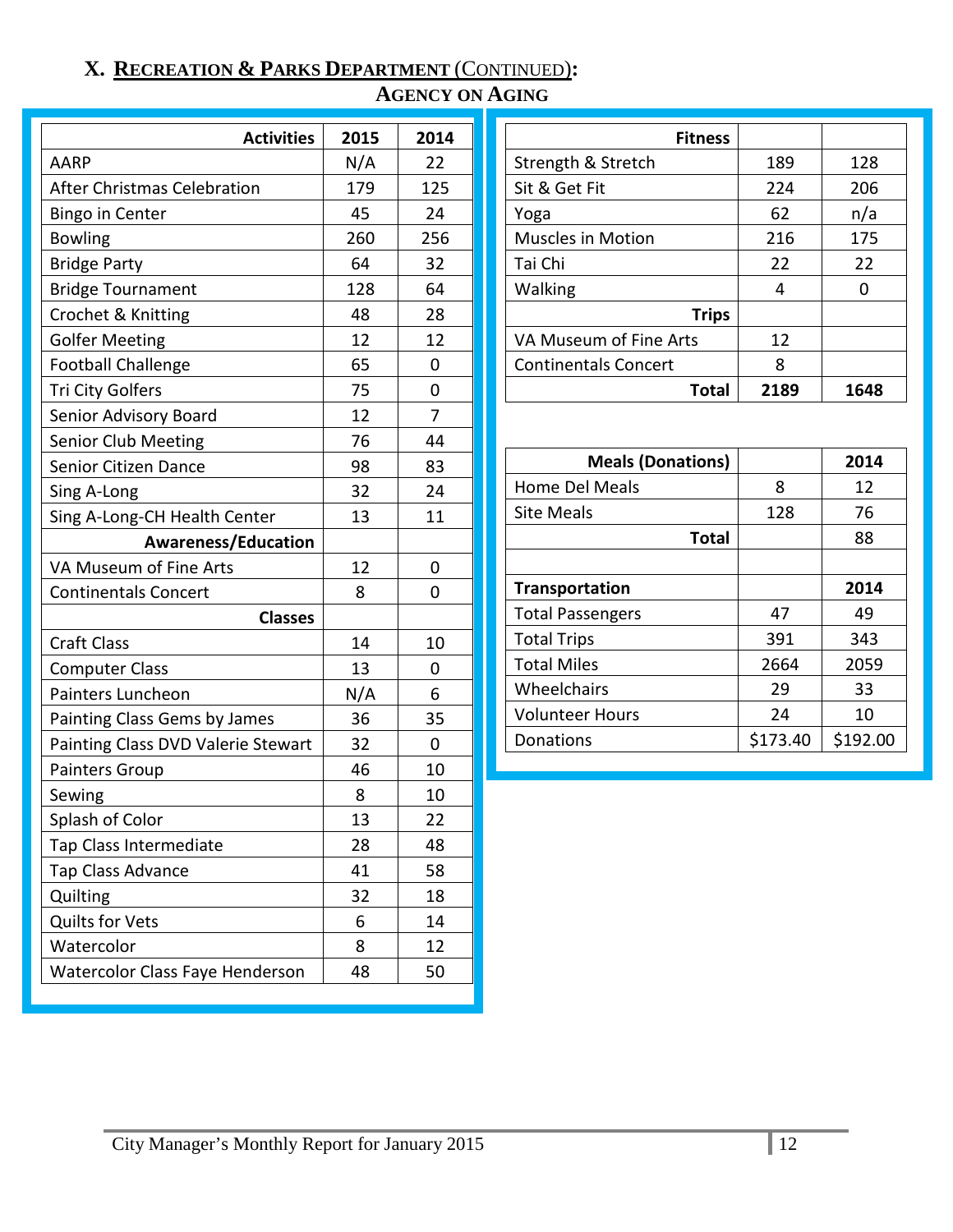# **XI. OFFICE ON YOUTH & HUMAN SERVICES:**

### **Youth Advisory Council Activities**

- 19 YAC Members Attended December Meeting
- Advisor met with YAC President to plan for February Meeting

### **Youth Service Commission**

• Did not meet in the month of January.

### **Kids' After School Program**

• Enrollment for KAP for the month: Tussing - 13; Lakeview - 23; North – 18; CHMS – 25. There were a total of 46 volunteers in the month, 7 work study students and 5 part-time staff.

### **Substance Abuse Prevention Activities**

• 9 teens received Virginia ABC, VASAP, Drive Smart Virginia, Geico Insurance, MADD, AAA, State Police information at driver's licensing ceremony

### **Ongoing Monthly Meeting/Trainings**

- Interagency Prevention Team
- Positive Parenting Coalition Meeting
- Kiwanis Meetings/Board Meeting and Terrific Kids
- Colonial Heights School Board Meeting
- Senior Staff Meeting
- Poverty Simulation Training, Assisted with Facilitation
- CARES Board Meeting
- Childcare Provider Training "Watch Them Play See Them learn"
- System of Care Workgroup
- Smart Beginnings- School Readiness Committee
- CAAN-DUU Coalition retreat
- Families First Advisory Board
- Family Assessment & Planning Team
- Juvenile Services Team meeting

### **Diversion Program Participation**

### • **Community Service**

12 youth completed 93 hours of Service Learning

### • **Shoplifting Diversion**

32 youth and a parent attended the Shoplifting Diversion Program

### • **Case Management**

2 youth and parent received Case Management Services

### • **Miscellaneous Youth Services**

0 Youth Completed 0 hours of Community Service

- $\checkmark$  Volunteered for Special Olympics Snowflake Ball, Cheered for Bowling
- Attended Petersburg Domestic Violence Task Force Meeting
- $\checkmark$  Attended "Point-in-Time" Training, Participated in "Point in Time" Homeless Count
- $\checkmark$  Met with Representative from Monarch Productions, and Recreation and Parks Staff Regarding 2015 Christmas Parade
- $\checkmark$  Met with Student Suspended for Alcohol/Drug Related Offense at CHHS
- $\checkmark$  Attended ASIST Planning Meeting